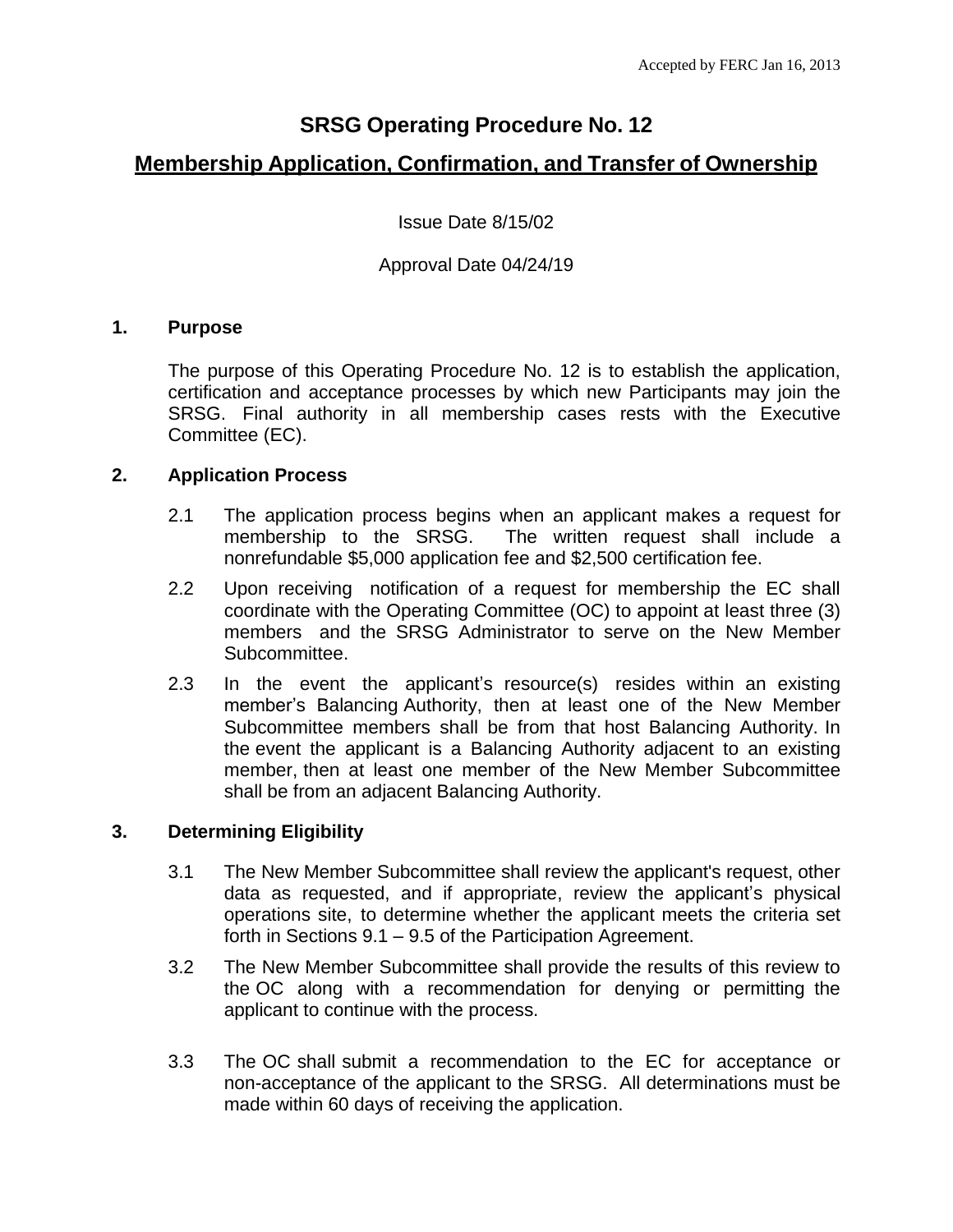- 3.4
- 3.5 After receiving EC approval, the applicant must respond within 60 days to the EC with its intention to both continue the certification process, and to sign the SRSG Participation Agreement.
- 3.6 Once the EC notifies the Administrator and the New Member Subcommittee of its approval, the Administrator and subcommittee shall begin the certification process.

# **4. Certification Components**

- 4.1 Written request received by the Administrator, accompanied by a nonrefundable application fee of \$5,000 and a certification fee of \$2,500
- 4.2 Administrator shall calculate applicant's share of developmental fees as directed in section 10.2 and Exhibit C of the Participation Agreement
- 4.3 Applicant attends orientation conducted by Administrator
- 4.4 Applicant demonstrates appropriate creditworthiness consistent with standard commercial practices
- 4.5 New Member Subcommittee reviews all criteria from Section 9 of the Participation Agreement with applicant
- 4.6 All pending items are closed

# **5. Final Acceptance**

- 5.1 New Member pays developmental fees per the Participation Agreement and section 4 above
- 5.2 SRSG Administrator verifies all payment obligations are met
- 5.3 SRSG Administrator verifies that the applicant has satisfied the collateral credit requirements in Section 8.2
- 5.4 SRSG Administrator verifies applicant has provided required data and has in place the required facilities to effectively transmit and receive data with the Reserve Sharing System (RSS)
- 5.5 SRSG Administrator verifies applicant has in place the required facilities to effectively transmit and receive data with the Reliability Coordinator
- 5.6 Entity shall be deemed a party and the SRSG Administrator shall provide notification to the EC and all parties
- 5.7 New Participant executes the SRSG Participation Agreement
- 5.8 Administrator files updated Exhibits A and B to the Participation Agreement with the FERC

# **6. Transfer of Ownership**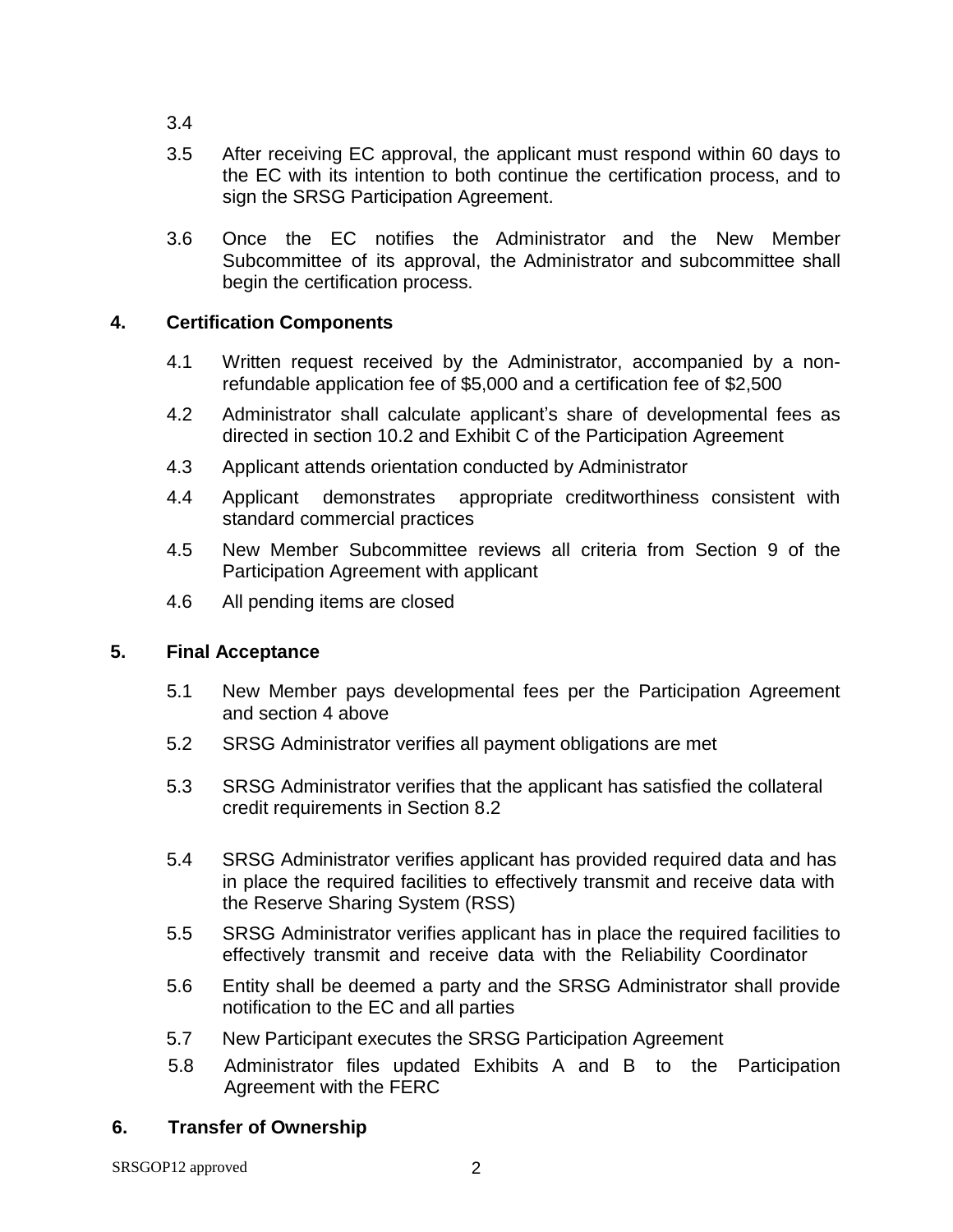A transfer of ownership from an existing member to a new member will require the new member to:

- 6.1 pay the \$2,500 certification fee
- 6.2 agree in writing to assume all obligations of the existing member and be bound by the Participation Agreement (see section 20 of the Participation Agreement)

## **7. New Member Peak Load plus Generation**

- 7.1 The maximum value of the new Participant's load plus generation will be used as follows for the remainder of the calendar year in which the Participant joined SRSG and until the Participant has contributed to the SRSG's subsequent year's peak:
	- 7.1.1 To calculate annual Administrative Costs as outlined in Section 10.1.2 of the Agreement.
	- 7.1.2 To allocate penalty funds as outlined in Section 11.3 of Agreement.

#### **8. Credit Requirement**

- 8.1 Participants are obligated to immediately deliver contingency reserves as determined by the RSS to other members when a disturbance is declared.
	- 8.1.1 Supplying members face financial risk from non-payment for the emergency assistance by the recipient, and from non-payment of penalty funds
	- 8.1.2 Non-supplying members are at risk for not receiving their portion of the penalty funds.
- 8.2 Amount of Collateral required

To allow new Participants to fulfill their SRSG financial obligations while minimizing their cost, the amount of collateral needed shall be calculated as follows:

8.2.1 Collateral amount

Anticipated Contingency Reserve Quota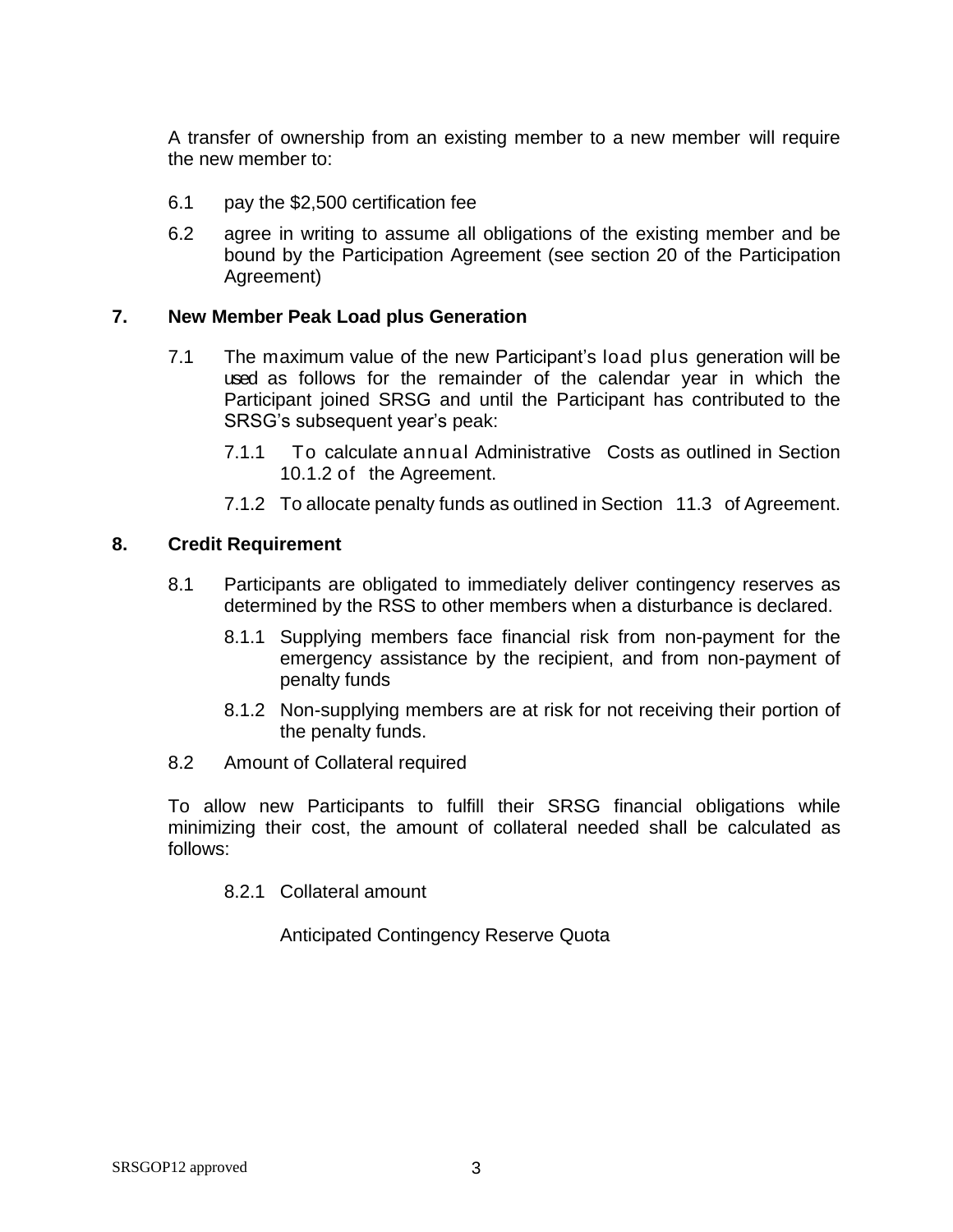x Penalty Amount

x Protection Period

= Combined Total Collateral

Anticipated Contingency Reserve Quota Based on the amount of generation resources the Participant has available and the amount of reserves the group can provide to the applicant, the Administrator will estimate the anticipated operating contingency reserve quota.

Penalty Amount The dollar amount of the penalty as indicated in Section 3.4 of Operating Procedure No. 4.

Protection Period 7 days. The period of risk to which the SRSG would be exposed before the Administrator could take action.

Collateral The total credit protection needed. Collateral shall take the form of Letters of Credit (LOC) from a bank with a credit rating of A3 or A-. LOCs will be issued to each Participant based upon their allocated guaranty amount.

8.2.2 Allocation of guaranty amount.

The combined total of the letters of credit will be distributed proportionately based on the amount of risk to which each member is exposed. Seventyfive percent (75%) of the total will be equally divided among Participants who have the ability to deliver reserves to the new Participant. Twentyfive percent (25%) of the total will be equally divided among the Participants who do not have the ability to deliver reserves to the new Participant.

# 8.3 Method for Dissolving Credit Support

A Participant may eliminate the requirement for credit support by establishing a timely payment history.

- 8.3.1 The entire amount of credit support may be retired with a two-year history of timely payment.
- 8.3.2 Sixty (60) days in advance of the LOC expiration, a Participant may request from the chair of the Executive Committee a reduction in required credit support.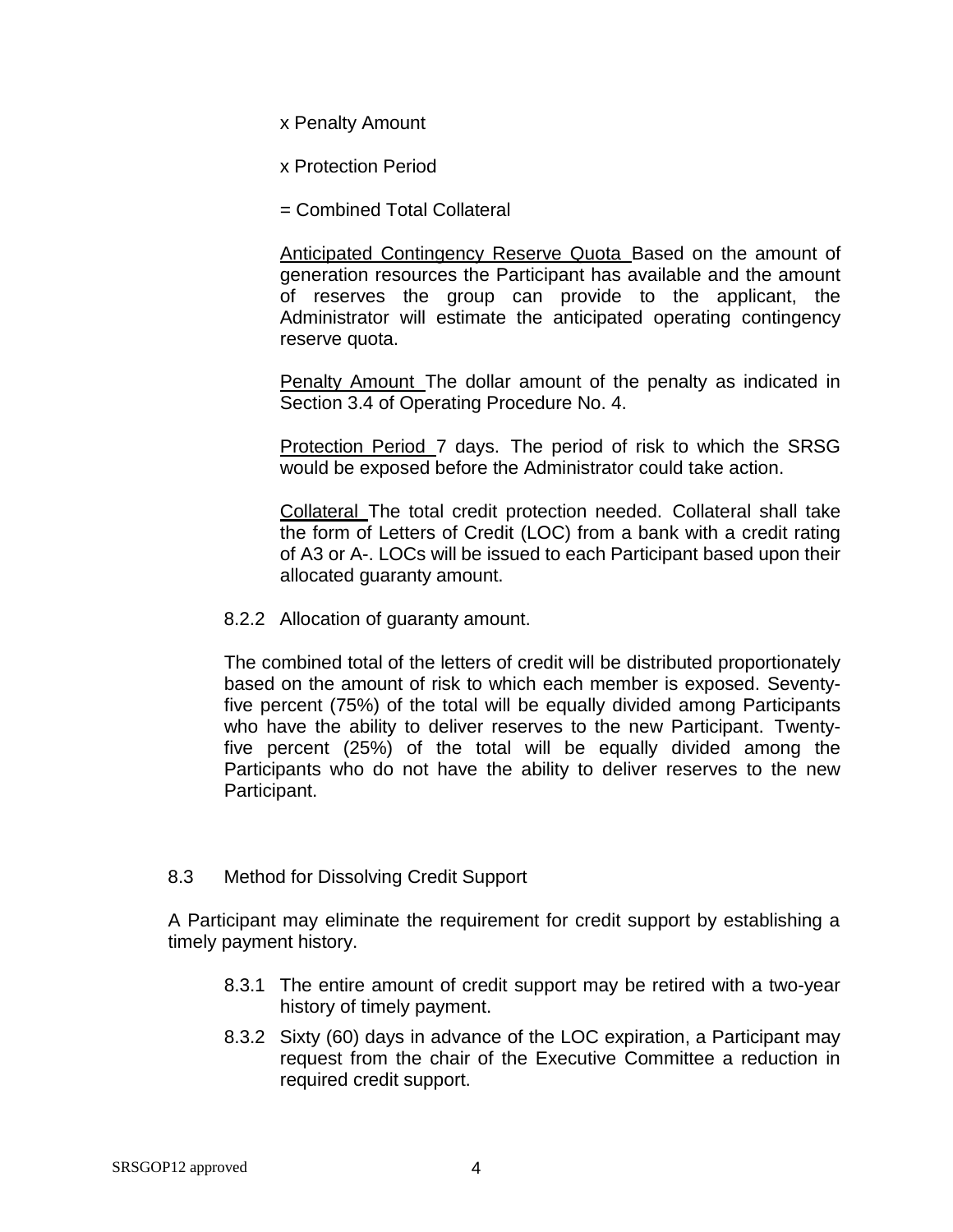- 8.3.3 Beginning on the first anniversary of active membership, the required credit support will be reduced by fifty percent of the original amount each year provided the member represents and warrants the following:
	- 8.3.3.1 that it is not bankrupt and there are no proceedings pending or being contemplated by it or, to its knowledge threatened against it which would result in it being or becoming bankrupt; and there is not pending or to its knowledge, threatened against it any legal proceedings that could materially adversely affect its ability to perform its obligations under the Agreement.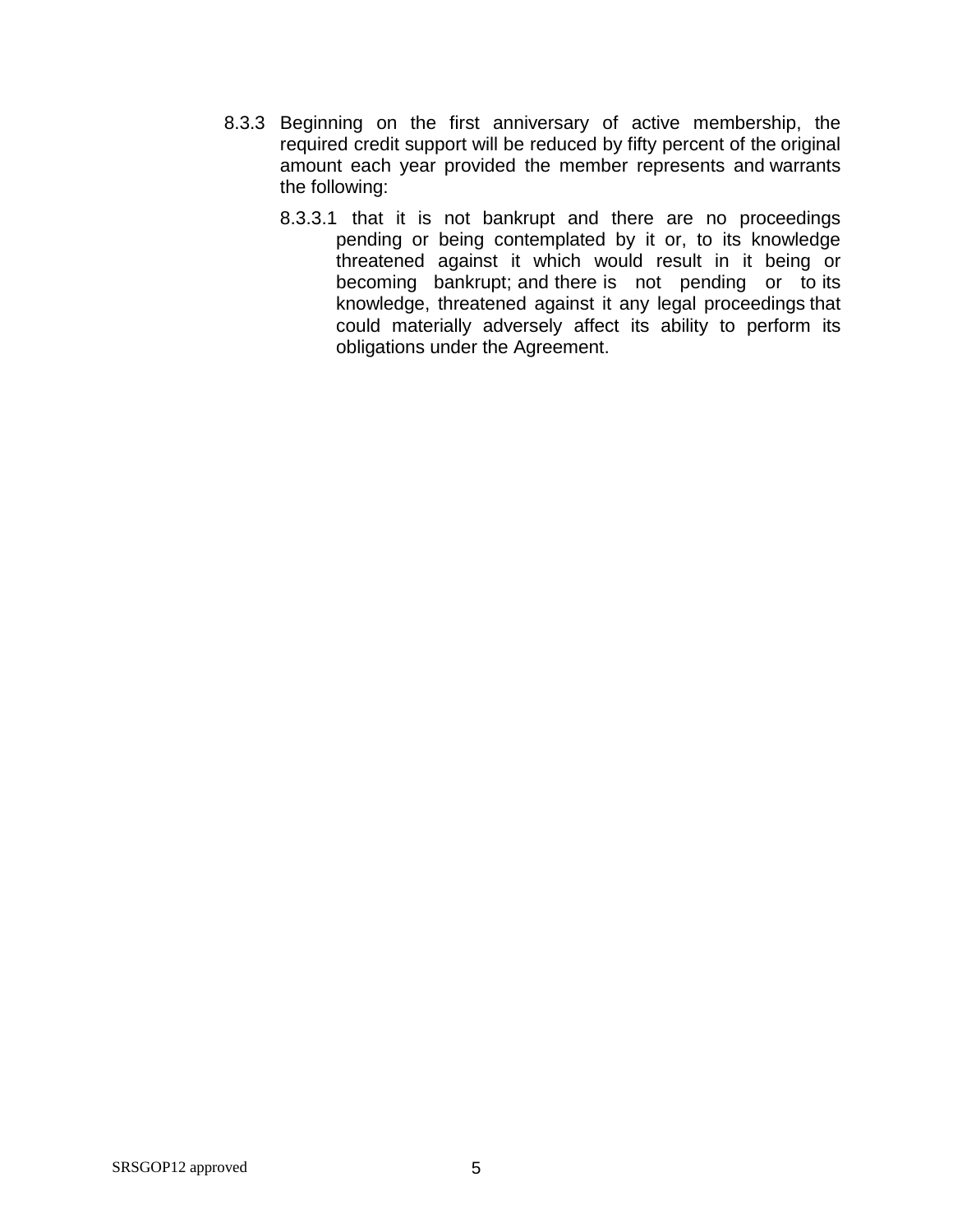# **Attachment A**

# **Application Checklist**

# **Applicant**

| Provide a mailing address and official's title for Exhibit A of the Participation<br>Agreement.                                                                                                                                                                                                                                                                                                                                                         |
|---------------------------------------------------------------------------------------------------------------------------------------------------------------------------------------------------------------------------------------------------------------------------------------------------------------------------------------------------------------------------------------------------------------------------------------------------------|
| Provide a billing address for Exhibit B of the Participation Agreement. This<br>address will be used for all SRSG related billing invoices and invoices for<br>deliveries of emergency assistance.                                                                                                                                                                                                                                                      |
| Designate a representative and alternate for both the Executive and Operating<br>Committees. Include with this designation the email address, phone and fax<br>numbers for these individuals. One person may serve on more than one<br>committee.                                                                                                                                                                                                       |
| Provide telephone contact information for the Dispatching Center, primary<br>computer support personnel, and communication link support personnel.                                                                                                                                                                                                                                                                                                      |
| Submit a list of all points of receipt and delivery where applicant has scheduling<br>rights that are to be included in the RSS. Include the maximum megawatt<br>capacity for each. The capacities will be adjustable. Example:                                                                                                                                                                                                                         |
| <b>Receipt Capacity Delivery Capacity</b><br>Palo Verde<br>25<br>5<br>20<br>San Juan<br>$\Omega$                                                                                                                                                                                                                                                                                                                                                        |
| Coordinate with Participants to develop e-Tag templates and conduct e-Tag<br>testing for energy assistance at common receipt and delivery points.                                                                                                                                                                                                                                                                                                       |
| Implement a disturbance reporting procedure. Any SRSG disturbance event in<br>excess of 500 MW is a NERC and WECC reportable event. If Participants are<br>involved in the disturbance either by losing generation or by delivering<br>assistance, a disturbance report must be submitted to the SRSG Administrator<br>as outlined in Operating Procedure No. 2 Section 11. The form is available on<br>the SRSG website at http://www.srsg.org/reports |
| Submit list of resources and test dates as outlined in Operating Procedure No. 1.                                                                                                                                                                                                                                                                                                                                                                       |

By December 15<sup>th</sup>, and each year thereafter, submit forecasted annual peak load and generation values for the subsequent year.

 $\Box$